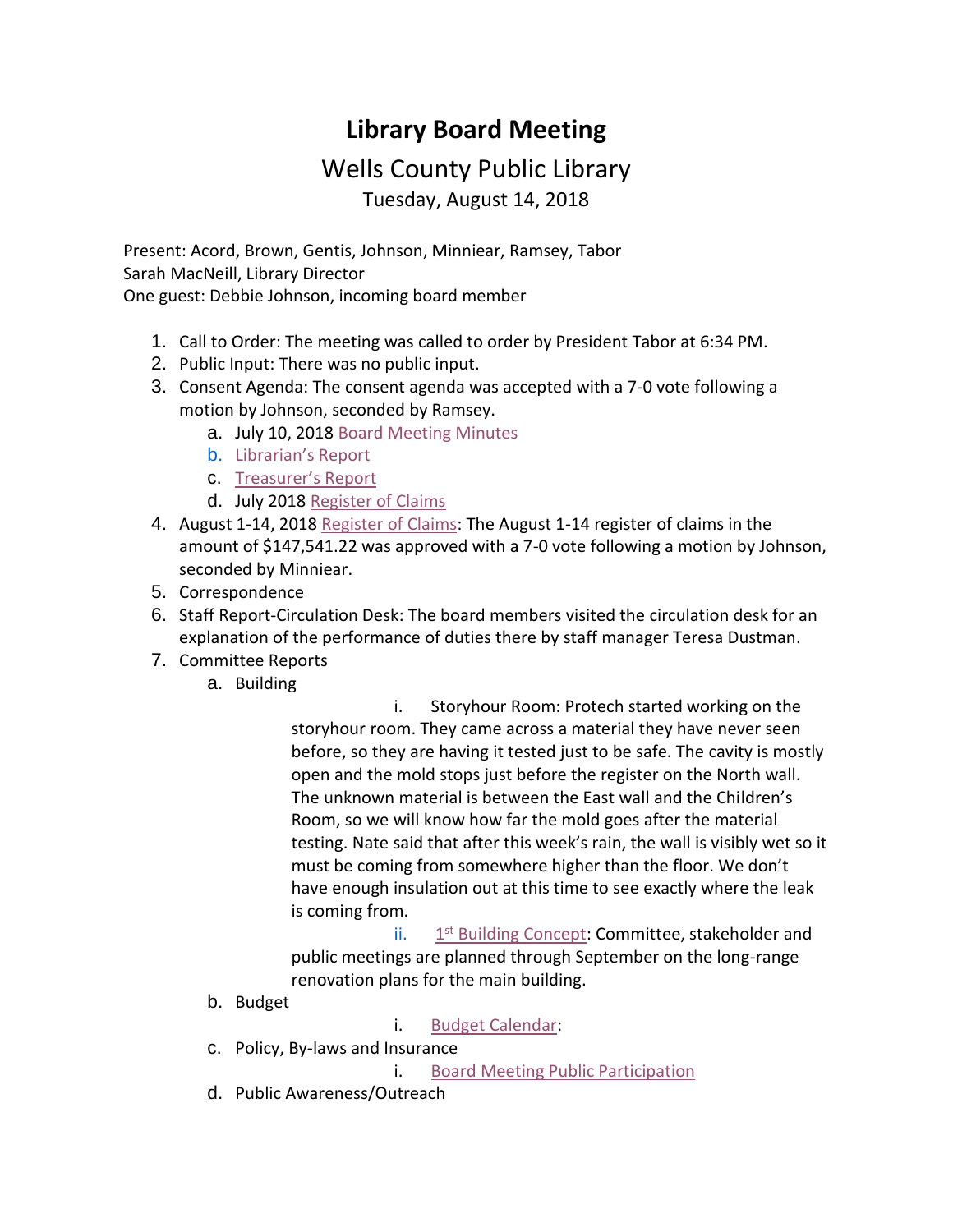- e. Nominating
- f. Director Evaluation
- 8. Unfinished Business
- 9. New Business
	- a. New Hire: Hannah Coblentz was approved as a Library Clerk I, starting July 25, 2018 for 20 hours a week at a rate of \$9.99 following a motion by Johnson, seconded by Brown, and a 7-0 vote. In addition, Melody Smith was hired August 13 as a part-time clerk at Ossian for 12 hours a week at \$9.99 with no benefits. Janelle Barton has resigned for a full-time position.
	- b. [Approve 2019 Salary Resolution 18-04:](http://www.wellscolibrary.org/board/Budget%20Materials/2019%20Budget/2019%20Salary%20Resolution.pdf) Approved with a 7-0 vote after a motion by Johnson, seconded by Ramsey.
	- c. [Approve 2019 Rainy Day Budget:](http://www.wellscolibrary.org/board/Budget%20Materials/2019%20Budget/Form%201-All%20Funds%202019.pdf) Motion by Acord, seconded by Ramsey, approved with a 7-0 vote for \$240,000.
	- d. [Approve 2019 Operating Budget:](http://www.wellscolibrary.org/board/Budget%20Materials/2019%20Budget/Form%201-All%20Funds%202019.pdf) Approved with a 7-0 vote following a motion by Minniear, seconded by Acord, in the amount of \$2,403,782.
	- e. [Approve 2019 Bond & Interest Budget:](http://www.wellscolibrary.org/board/Budget%20Materials/2019%20Budget/Form%201-All%20Funds%202019.pdf) Approved at \$359,700 following a 7-0 vote after a motion by Acord, seconded by Brown.
	- f. [Approve 2019 LIRF Budget:](http://www.wellscolibrary.org/board/Budget%20Materials/2019%20Budget/Form%201-All%20Funds%202019.pdf) Motion by Minniear, seconded by Gentis, and a 7- 0 vote for \$235,000.
	- g. [Approve Notice to Taxpayers:](http://www.wellscolibrary.org/board/Budget%20Materials/2019%20Budget/Form%203%20Notice%20to%20Taxpayers.pdf) Motion by Ramsey, seconded by Gentis, and a 7-0 vote.
- 10.Other Items for Consideration
	- a. Director Updates
- i. [Summer Reading Stats](http://www.wellscolibrary.org/board/agenda_files/Combined%20%20SRP%20Statistics.pdf) were reported
- ii. [Literary Tour](http://www.wellscolibrary.org/board/Past%20Meeting%20Material/2018%20Meetings/July/Literary%20Tour.pdf)

iii. Alcohol at Library Programs: A dialogue was begun on whether we want to allow library programming which would allow the serving of alcohol and what parameters might be required for that. Other area libraries have done that and had good success with the right event (i.e. murder mystery night). There are many things to consider. Mrs. MacNeill was asked to explore legal questions with library directors that have the programs.

- 11.Roundtable: Nancy Johnson read a statement about her gratitude for her years on the board and best wishes for the remaining members upon her retirement. This was also the last meeting for Acord. The One Book One County selection has been chosen and board members were informed of the title.
- 12.Next Meeting Announcements:
	- a. Regular Meeting-- Tuesday, September 11, 2018 @ 6:30pm.
		- i. Public Hearing on 2018 Budgets
- 13.Adjournment